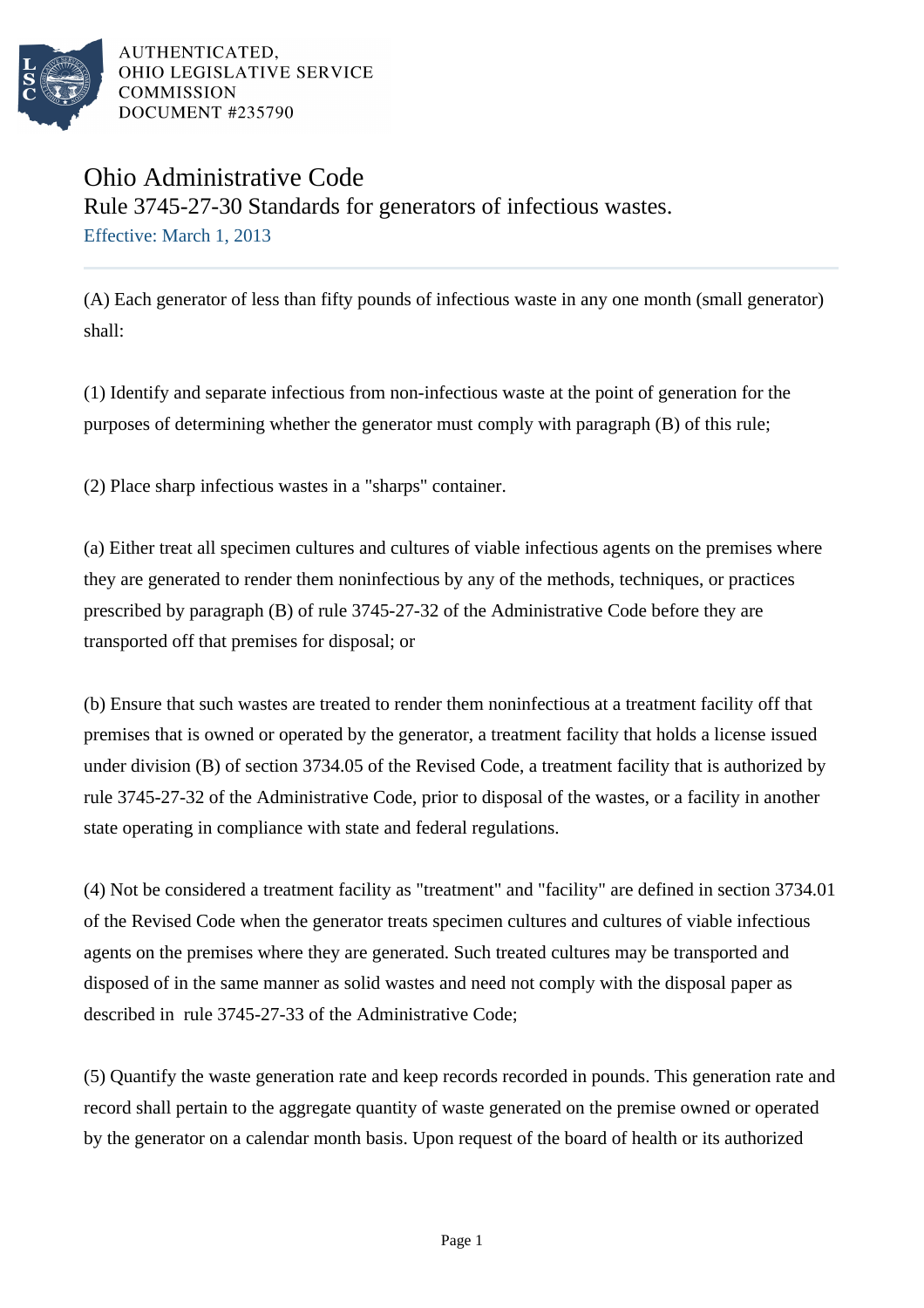

representative, or the director or his authorized representative, the generator shall provide information regarding the infectious waste generation rate, the generator shall quantify and record the monthly generation rate. A monthly generation rate log shall display the month and the weight of all the infectious waste generated on the premises during that calendar month.

(6) Determine by monthly records, required by paragraph  $(A)(5)$  of this rule, if fifty pounds or more of infectious waste is generated. If fifty pounds or more of infectious waste is generated in any one month the generator shall register with the Ohio environmental protection agency as a generator of infectious waste on the forms prescribed by the director and as outlined in paragraph (A) of rule 3745-27-36 of the Administrative Code. Generator registration certificates shall apply to premises and shall not include emergency vehicles or public safety vehicles; and

(7) Comply with paragraph (C) of this rule.

A generator who complies with paragraph  $(A)(2)$  of this rule and who generates less than fifty pounds of infectious wastes each month and does not hold a certificate of registration as a generator of infectious wastes may dispose of infectious wastes in the same manner as solid wastes.

(B) Each generator of infectious wastes holding a certificate of registration under paragraph (A) of rule 3745-27-36 of the Administrative Code, and any other person who generates fifty pounds or more of infectious wastes in any one month (large generator), shall:

(1) Segregate infectious wastes from other wastes at the point of generation. At a minimum, infectious wastes shall be placed in separate containers, from other wastes until rendered noninfectious;

(2) Place sharp infectious wastes in a "sharps" container;

(3) Not grind any sharp infectious wastes, not compact any such wastes until after the wastes have been treated in accordance with rule 3745-27-32 of the Administrative Code and not compact or grind any other type of infectious wastes until after the wastes have been treated in accordance with rule 3745-27-32 of the Administrative Code;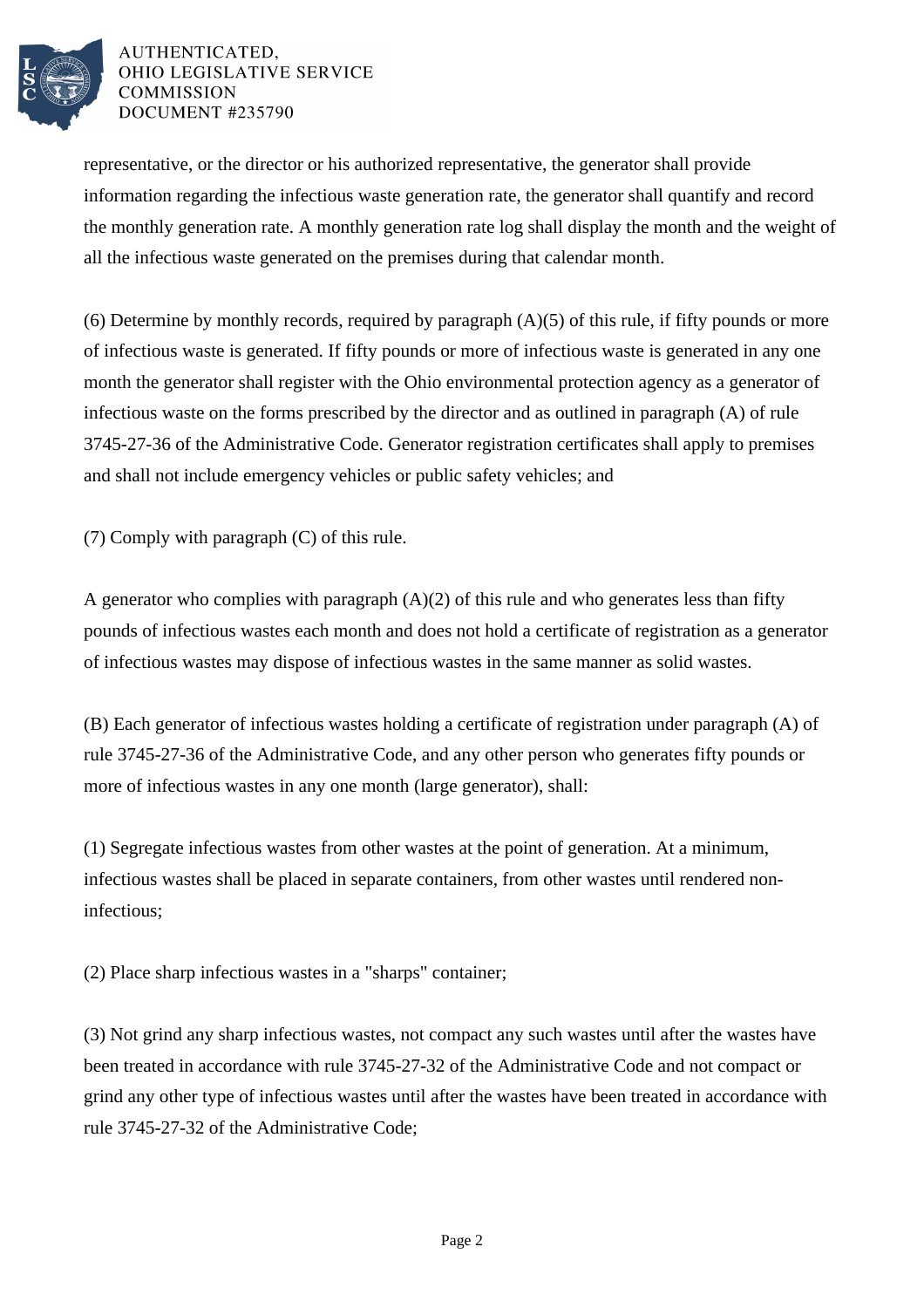

(4) Dispose of the infectious wastes at a solid waste disposal facility holding a license issued under division (A) of section 3734.05 of the Revised Code, after being treated to render them non infectious by either:

(a) Treating the infectious waste that is generated at a facility owned or operated by the generator by any of the methods, techniques, or practices prescribed by paragraph (A) of rule 3745-27-32 of the Administrative Code to render them non-infectious; or

(b) Designating the wastes for treatment off that premises at an infectious waste treatment facility holding a license issued under division (B) of section 3734.05 of the Revised Code, or to a facility that holds a license issued under section 4717.17, and a permit issued under Chapter 3704. of the Revised Code to the extent that the treatment of those wastes is consistent with that permit and its terms and conditions prior to disposal of the wastes, or a facility in another state operating in compliance with state and federal regulations.

(5) Provide information on the major components of the infectious wastes, any method of treatment of the wastes to render them non-infectious, and the generator's system for distinguishing between waste containers that contain treated and untreated wastes to persons with whom the generator has entered into an arrangement to treat or dispose of the wastes upon receiving a written request from those persons;

(6) Ensure that all treated infectious wastes that are transported off the premises where they are generated are accompanied by a disposal paper that meets the requirements of rule 3745-27-33 of the Administrative Code.

(C) All generators of infectious wastes shall comply with the following provisions:

(1) A generator of infectious wastes, who also generates wastes consisting of any instrument designed to pierce or lacerate used in the body adornment of human beings, that have come in contact with blood or other body fluids, including, but not limited to needles, syringes with an attached needle, or any other type of instrument designed for the purpose to pierce or lacerate, shall manage such instruments in the same manner as sharp infectious wastes;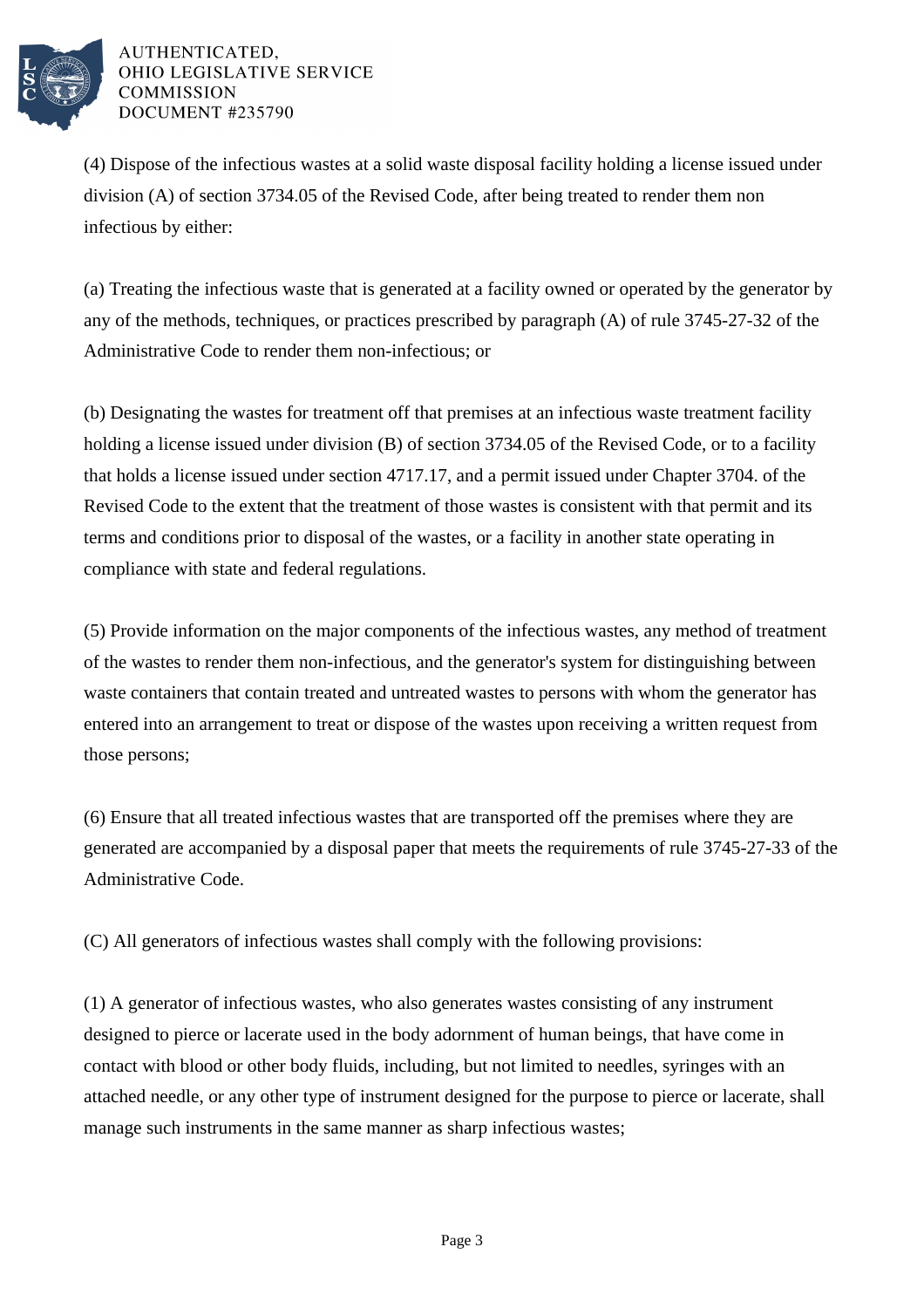

(2) Nothing in this rule prohibits a generator of infectious wastes from designating and managing wastes, in addition to infectious wastes, as infectious wastes when, in the judgment of the generator, those other wastes should be managed as infectious wastes because they are, or are likely to be, contaminated with infectious agents. After designating any such other wastes as infectious, the generator shall manage those wastes in compliance with the requirements of this rule;

(3) Generators of infectious wastes may discharge untreated liquid or semiliquid infectious wastes consisting of blood, blood products, body fluids, and excreta into a disposal system, as defined in section 6111.01 of the Revised Code, unless the discharge of those wastes into a disposal system is inconsistent with the terms and conditions of any permit for the system issued under Chapter 6111. of the Revised Code;

(4) A generator holding a license issued under section 4717.17 of the Revised Code shall not consider the weight of blood, blood products, other body fluids, or embalming fluids that are discharged on the site of their generation into a disposal system, as defined in section 6111.01 of the Revised Code, when determining the quantity of infectious wastes produced by that generator or the monthly generation rate;

(5) A generator of infectious wastes may transport or cause to be transported infectious wastes that have been treated to render them noninfectious in accordance with paragraph (B) of rule 3745-27-32 of the Administrative Code in the same manner as noninfectious wastes are transported;

(6) No wastes consisting of dead animals or parts thereof shall be considered when determining the quantity of infectious wastes produced by any generator if the dead animals or parts meet all of the following:

(a) Were not intentionally exposed to infectious agents during research, production of biologicals, or testing of pharmaceutical;

(b) Were produced by a veterinarian holding a license issued under Chapter 4741. of the Revised Code; or

(c) Were treated or disposed of by a person holding a license issued under Chapter 953. of the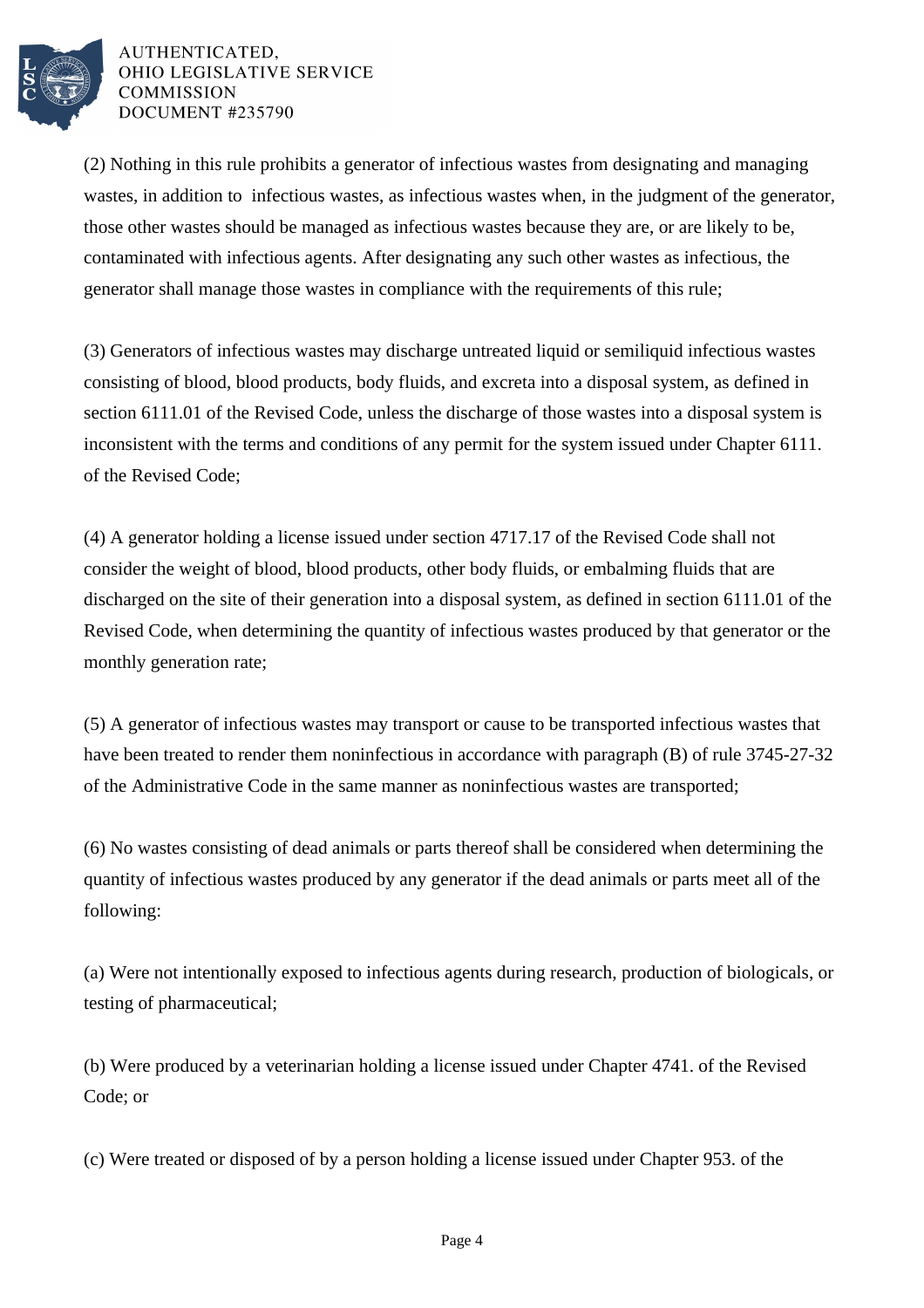

Revised Code.

(7) Any infectious waste or infectious waste mixture that meets the definition of hazardous waste as specified in rule 3745-51-03 of the Administrative Code shall be managed as a hazardous waste in accordance with Chapters 3745-50 to 3745-69 of the Administrative Code. No generator of infectious waste shall transport, or cause to be transported, wastes deemed hazardous in accordance with rule 3745-51-03 of the Administrative Code to an infectious waste treatment facility licensed in accordance with section 3734.05 of the Revised Code;

(8) A generator of infectious waste who produces infectious waste that is also radioactive waste shall:

(a) Manage the waste in accordance with applicable Ohio department of health and U.S. nuclear regulatory commission regulations; and

(b) Use a monitoring instrument, calibrated at least annually, to verify that infectious waste that is also radioactive is no longer required to be managed in accordance with Ohio department of health and U.S. nuclear regulatory commission regulations; and

(c) Not transport, or cause to be transported, any infectious waste that is also radioactive to an infectious waste treatment facility licensed under section 3734.05 of the Revised Code unless the monitoring instrument indicates that the levels of radioactivity do not exceed Ohio department of health and U.S. nuclear regulatory commission regulations for managing as a non-regulated material or waste.

[Comment: The purpose of this paragraph is to clarify the interaction between this rule and the statutory requirements of the Ohio department of health, Chapter 3748. of the Revised Code and rules promulgated thereunder, and the U.S. nuclear regulatory commission when materials are both infectious waste and radioactive waste.]

(d) Infectious waste that is also radioactive but no longer required to be managed in accordance with Ohio department of health or U.S. nuclear regulatory commission regulations shall be handled in accordance with rule 3745-27-35 of the Administrative Code.